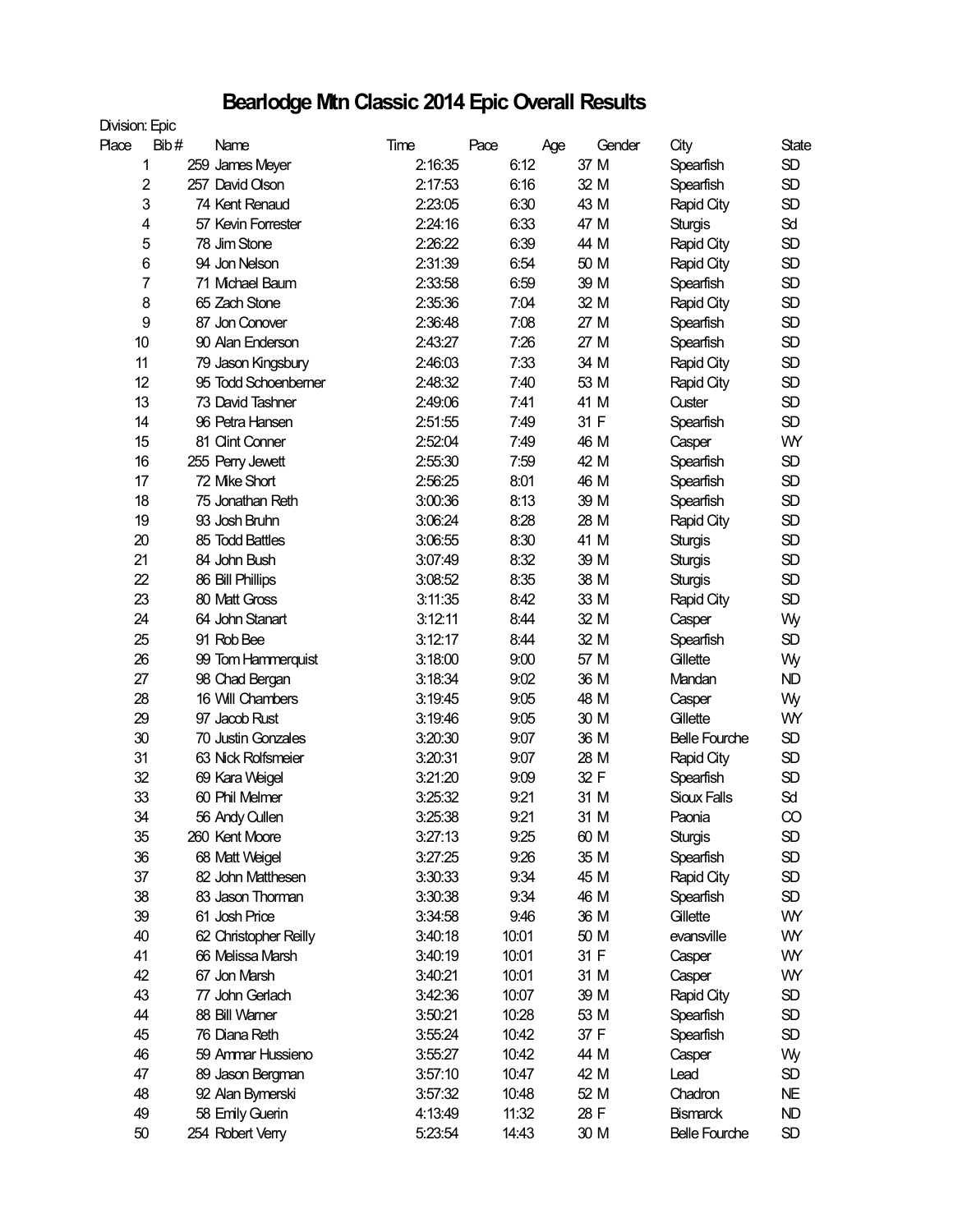### **Bearlodge Mtn Classic Epic Age Ranking**

| Merls20-29  |                         |                       |      |        |       |     |        |                      |              |
|-------------|-------------------------|-----------------------|------|--------|-------|-----|--------|----------------------|--------------|
| Race        | Bb#                     | Name                  | Time |        | Pace  |     | Gender | City                 | State        |
|             | 1                       | 87 JanCanaver         |      | 23648  | 708   | Аge | 27M    |                      | Œ            |
|             |                         |                       |      |        |       |     |        | Speerfish            |              |
|             | 2                       | 90 Alan Enderson      |      | 24327  | 726   |     | 27 M   | Speerfish            | Ð            |
|             | 3                       | 93 Josh Bruhn         |      | 30624  | 828   |     | 28 M   | <b>Rapid City</b>    | Œ            |
|             | 4                       | 63 Nok Polfsmeier     |      | 32031  | 907   |     | 28 M   | <b>Rapid City</b>    | Œ            |
|             |                         |                       |      |        |       |     |        |                      |              |
| Marls30-39  |                         |                       |      |        |       |     |        |                      |              |
| Race        | Bb#                     | Name                  | Time |        | Pace  | Аge | Gender | City                 | State        |
|             | 1                       | 259 James Mayer       |      | 21635  | 612   |     | 37 M   | Speerfish            | Œ            |
|             | 2                       | 257 David Oson        |      | 21753  | 616   |     | 32 M   | Speerfish            | Œ            |
|             | 3                       | 71 Midhael Baum       |      | 23358  | 659   |     | 39 M   | Speerfish            | Œ            |
|             | 4                       | 65 ZachStone          |      | 23536  | 704   |     | 32 M   | <b>Rapid City</b>    | Œ            |
|             | 5                       | 79 Jason Kingsbury    |      | 24603  | 7:33  |     | 34 M   | <b>Rapid City</b>    | Œ            |
|             | 6                       | 75 Jonathan Reth      |      | 30036  | 813   |     | 39 M   | Speerfish            | Œ            |
|             | 7                       | 84 John Bush          |      | 30749  | 832   |     | 39 M   | Sturgis              | Œ            |
|             | 8                       | 86 Bill Phillips      |      | 30852  | 835   |     | 38 M   | Sturgis              | Œ            |
|             | 9                       | 80 Matt Gross         |      | 311:35 | 842   |     | 33 M   | <b>Rapid City</b>    | Œ            |
|             | 10                      | 64 JdmStarat          |      | 31211  | 844   |     | 32 M   | Casper               | Wy           |
|             | 11                      | 91 RobBee             |      | 31217  | 844   |     | 32 M   | Speerfish            | Œ            |
|             | 12                      | 98 ChadBargan         |      | 31834  | 902   |     | 36 M   | Mandan               | ND           |
|             | 13                      | 97 JacobRust          |      | 31946  | 905   |     | 30 M   | Gilette              | <b>VW</b>    |
|             | 14                      | 70 Justin Gonzales    |      | 32030  | 907   |     | 36 M   | <b>Belle</b> Fourche | Œ            |
|             | 15                      | 60 Phil Melmer        |      | 32532  | 921   |     | 31 M   | <b>Sloux Falls</b>   | Sd           |
|             | 16                      | 56 Andy Cullen        |      | 32538  | 921   |     | 31 M   | Paonia               | ത            |
|             | 17                      | 68 Matt Wagel         |      | 32725  | 926   |     | 35 M   | Speerfish            | Œ            |
|             | 18                      | 61 Josh Price         |      | 33458  | 946   |     | 36 M   | Gilette              | <b>VW</b>    |
|             | 19                      | 67 Jan Marsh          |      | 34021  | 1001  |     | 31 M   | Casper               | WY           |
|             | 20                      | 77 John Garlach       |      | 34236  | 1007  |     | 39 M   |                      | Œ            |
|             |                         |                       |      |        |       |     |        | <b>Rapid City</b>    |              |
|             | 21                      | 254 Robert Verry      |      | 52354  | 1443  |     | 30 M   | <b>Belle</b> Fourche | Œ            |
| Marls4049   |                         |                       |      |        |       |     |        |                      |              |
|             | B <sub>b</sub> #        |                       | Time |        | Pace  |     | Gender |                      |              |
| Race        |                         | Name                  |      |        |       | Аge |        | <b>City</b>          | State        |
|             | 1                       | 74 Kert Renaud        |      | 22305  | 630   |     | 43 M   | <b>Rapid City</b>    | Œ            |
|             | 2                       | 57 KevinFarrester     |      | 224:16 | 633   |     | 47 M   | Sturgis              | $\mathbf{S}$ |
|             | 3                       | 78 JimStane           |      | 22622  | 639   |     | 44 M   | <b>Rapid City</b>    | Œ            |
|             | 4                       | 73 DavidTashmer       |      | 24906  | 7:41  |     | 41 M   | Custer               | Œ            |
|             | 5                       | 81 Clint Comer        |      | 25204  | 749   |     | 46 M   | Casper               | WY           |
|             | 6                       | 255 Peny Jewett       |      | 25530  | 759   |     | 42 M   | Speerfish            | Œ            |
|             | 7                       | 72 MkeShat            |      | 25625  | 801   |     | 46 M   | Speerfish            | Œ            |
|             | 8                       | 85 Todd Battles       |      | 30655  | 830   |     | 41 M   | Sturgis              | Œ            |
|             | 9                       | 16 Will Chambers      |      | 31945  | 905   |     | 48 M   | Casper               | Wy           |
|             | 10                      | 82 John Matthesen     |      | 33033  | 934   |     | 45 M   | <b>Rapid City</b>    | Œ            |
|             | 11                      | 83 Jason Thoman       |      | 33038  | 934   |     | 46 M   | Speerfish            | Œ            |
|             | 12                      | 59 Ammar Hussieno     |      | 35527  | 1042  |     | 44 M   | Casper               | Wy           |
|             | 13                      | 89 Jason Bergman      |      | 357.10 | 10.47 |     | 42 M   | Lead                 | Œ            |
|             |                         |                       |      |        |       |     |        |                      |              |
| Merls50-529 |                         |                       |      |        |       |     |        |                      |              |
| Race        | Bb#                     | Name                  | Time |        | Pace  | Ąде | Gender | <b>City</b>          | State        |
|             | 1                       | 94 Jan Nelson         |      | 23139  | 654   |     | 50 M   | <b>Rapid City</b>    | Œ            |
|             | $\overline{\mathbf{c}}$ | 95 ToddSdhoenberner   |      | 24832  | 7.40  |     | 53 M   | <b>Rapid City</b>    | Œ            |
|             | 3                       | 99 TomHammerguist     |      | 31800  | 900   |     | 57 M   | Gilette              | Wy           |
|             | 4                       | 62 Christopher Reilly |      | 34018  | 1001  |     | 50 M   | eansille             | WY           |
|             | 5                       | 88 Bill Warner        |      | 35021  | 1028  |     | 53 M   | Speerfish            | Œ            |
|             | 6                       | 92 Alan Bymerski      |      | 35732  | 1048  |     | 52 M   | Chadron              | NE.          |
|             |                         |                       |      |        |       |     |        |                      |              |
| Merls6069   |                         |                       |      |        |       |     |        |                      |              |
| Race        | Bb#                     | Name                  | Time |        | Pace  | Age | Gender | City                 | State        |
|             | 1                       | 260 KentMore          |      | 327.13 | 925   |     | 60 M   | Sturgis              | Œ.           |
|             |                         |                       |      |        |       |     |        |                      |              |
|             | Women's 20-29           |                       |      |        |       |     |        |                      |              |
| Race        | Bb#                     | Name                  | Time |        | Pace  |     | Gender | <b>City</b>          | State        |
|             |                         |                       |      |        |       | Ąдe |        |                      |              |
|             | $\mathbf{1}$            | 58 Emily Guerin       |      | 41349  | 11.32 |     | 28 F   | <b>Bismarck</b>      | ND.          |
|             |                         |                       |      |        |       |     |        |                      |              |
|             | Women's 30-39           |                       |      |        |       |     |        |                      |              |
| Race        | Bb#                     | Name                  | Time |        | Pace  | Age | Gender | <b>City</b>          | State        |
|             | 1                       | 96 PetraHansen        |      | 251.55 | 7:49  |     | 31 F   | Speerfish            | Œ            |
|             | $\overline{c}$          | 69 Kara Wagel         |      | 321:20 | 909   |     | 32 F   | Speerfish            | Œ            |
|             | 3                       | 66 Melissa Marsh      |      | 34019  | 1001  |     | 31 F   | Casper               | WY           |
|             | 4                       | 76 Diana Reth         |      | 35524  | 1042  |     | 37 F   | Speerfish            | Œ            |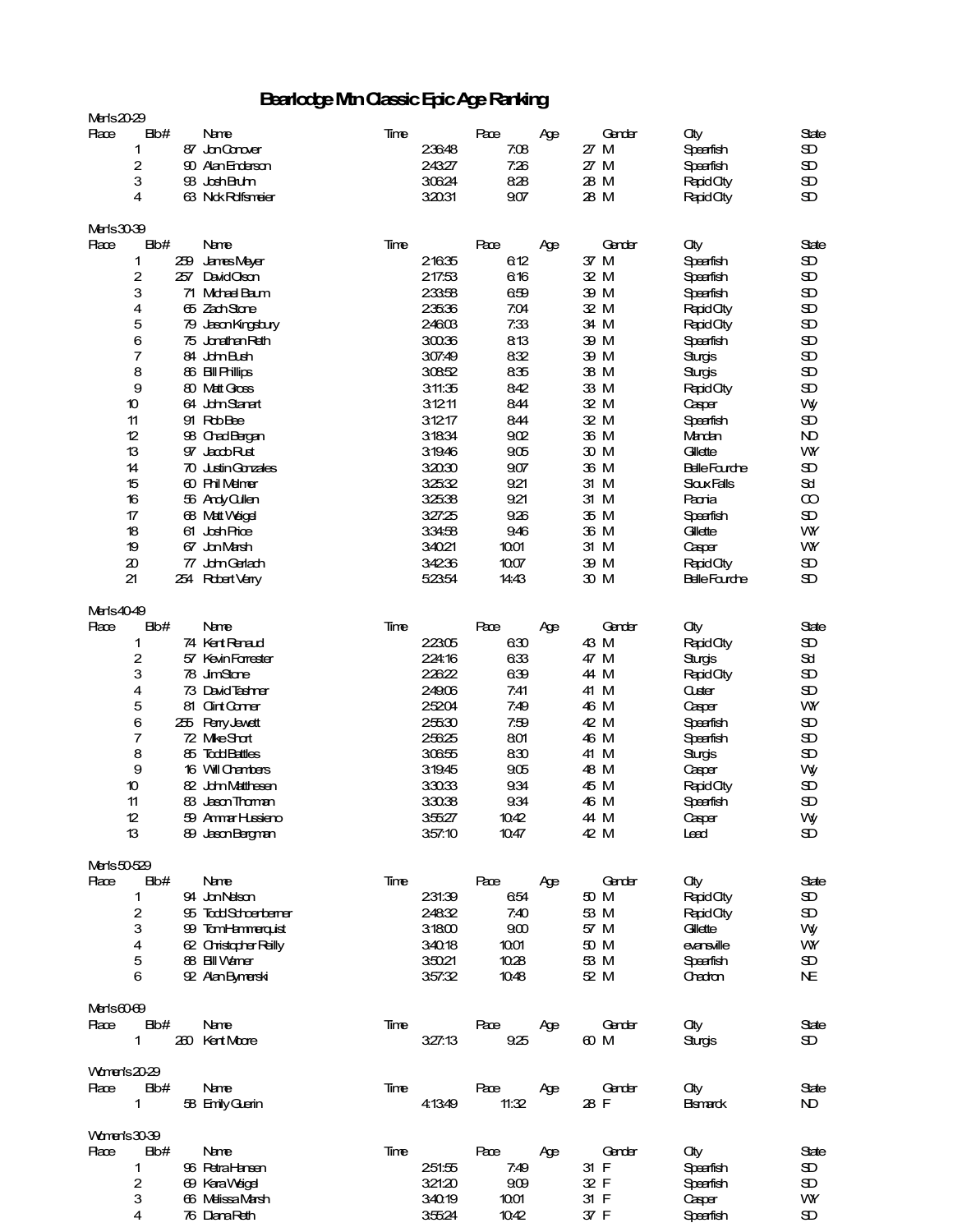### **Bearlodge Mtn Classic 2014 Epic Women's Overall Results**

| Place | Bib# | Name             | Time    | Pace  | Aae  | Gender | Οtν              | <b>State</b> |
|-------|------|------------------|---------|-------|------|--------|------------------|--------------|
|       |      | 96 Petra Hansen  | 2:51:55 | 7:49  | 31 F |        | <b>Spearfish</b> | SD.          |
|       | 2    | 69 Kara Weigel   | 3:21:20 | 9:09  | 32 F |        | Spearfish        | SD           |
|       | 3    | 66 Melissa Marsh | 3:40:19 | 10:01 | 31 F |        | Casper           | WY           |
|       | 4    | 76 Diana Reth    | 3:55.24 | 10:42 | 37 F |        | Spearfish        | SD           |
|       | 5    | 58 Emily Guerin  | 4:13:49 | 11:32 | 28 F |        | <b>Bismarck</b>  | ND           |

### **Bearlodge Mtn Classic 2014 Epic Men's Overall Results**

| <b>Place</b>    | Bib# | Name                  | Time    | Pace  | Age  | Gender | City                 | State       |
|-----------------|------|-----------------------|---------|-------|------|--------|----------------------|-------------|
| 1               | 259  | James Meyer           | 2:16:35 | 6:12  | 37 M |        | Spearfish            | SD          |
| $\overline{c}$  |      | 257 David Olson       | 2:17:53 | 6:16  | 32 M |        | Spearfish            | SD          |
| 3               |      | 74 Kent Renaud        | 2:23:05 | 6.30  | 43 M |        | Rapid City           | SD          |
| 4               |      | 57 Kevin Forrester    | 2:24:16 | 6.33  | 47 M |        | <b>Sturgis</b>       | Sd          |
| 5               |      | 78 Jim Stone          | 2:26:22 | 6.39  | 44 M |        | Rapid City           | SD          |
| 6               |      | 94 Jon Nelson         | 2:31:39 | 6.54  | 50 M |        | Rapid City           | SD          |
| 7               |      | 71 Mchael Baum        | 2:33:58 | 6.59  | 39 M |        | Spearfish            | SD          |
| 8               |      | 65 Zach Stone         | 2:35:36 | 7:04  | 32 M |        | Rapid City           | SD          |
| 9               |      | 87 Jon Conover        | 2:36:48 | 7:08  | 27 M |        | Spearfish            | SD          |
| 10              |      | 90 Alan Enderson      | 2:43:27 | 7:26  | 27 M |        | Spearfish            | SD          |
| 11              |      | 79 Jason Kingsbury    | 2:46:03 | 7:33  | 34 M |        | Rapid City           | SD          |
| 12              |      | 95 Todd Schoenberner  | 2:48:32 | 7:40  | 53 M |        | Rapid City           | $\rm SD$    |
| 13              |      | 73 David Tashner      | 2:49:06 | 7:41  | 41 M |        | Custer               | $\rm SD$    |
| 14              |      | 81 Clint Conner       | 2:52:04 | 7:49  | 46 M |        | Casper               | WY          |
| 15              |      | 255 Perry Jewett      | 2:55:30 | 7:59  | 42 M |        | Spearfish            | SD          |
| 16              |      | 72 Mke Short          | 2:56:25 | 8:01  | 46 M |        | Spearfish            | SD          |
| 17              |      | 75 Jonathan Reth      | 3:00:36 | 8:13  | 39 M |        | Spearfish            | SD          |
| 18              |      | 93 Josh Bruhn         | 3:06:24 | 8:28  | 28 M |        | Rapid City           | SD          |
| 19              |      | 85 Todd Battles       | 3:06:55 | 8:30  | 41 M |        | <b>Sturgis</b>       | SD          |
| 20              |      | 84 John Bush          | 3:07:49 | 8:32  | 39 M |        | <b>Sturgis</b>       | SD          |
| 21              |      | 86 Bill Phillips      | 3:08:52 | 8:35  | 38 M |        | <b>Sturgis</b>       | SD          |
| $\overline{22}$ |      | 80 Matt Gross         | 3:11:35 | 8:42  | 33 M |        | Rapid City           | SD          |
| 23              |      | 64 John Stanart       | 3:12:11 | 8:44  | 32 M |        | Casper               | Wy          |
| 24              |      | 91 Rob Bee            | 3:12:17 | 8:44  | 32 M |        | Spearfish            | SD          |
| 25              |      | 99 Tom Hammerquist    | 3:18:00 | 9.00  | 57 M |        | Gilette              | Wy          |
| 26              |      | 98 Chad Bergan        | 3:18:34 | 9.02  | 36 M |        | Mandan               | ND          |
| 27              |      | 16 Will Chambers      | 3:19:45 | 9.05  | 48 M |        | Casper               | Wy          |
| 28              |      | 97 Jacob Rust         | 3:19:46 | 9.05  | 30 M |        | Gilette              | WY          |
| 29              |      | 70 Justin Gonzales    | 3:20:30 | 9.07  | 36 M |        | <b>Belle Fourche</b> | SD          |
| 30              |      | 63 Nick Rolfsmeier    | 3:20:31 | 9.07  | 28 M |        | Rapid City           | SD          |
| 31              |      | 60 Phil Melmer        | 3:25:32 | 9.21  | 31 M |        | Sioux Falls          | Sd          |
| 32              |      | 56 Andy Cullen        | 3:25:38 | 9.21  | 31 M |        | Paonia               | ထ           |
| 33              |      | 260 Kent Moore        | 3:27:13 | 9.25  | 60 M |        | <b>Sturgis</b>       | SD          |
| 34              |      | 68 Matt Weigel        | 3:27:25 | 9.26  | 35 M |        | Spearfish            | $\rm SD$    |
| 35              |      | 82 John Matthesen     | 3:30:33 | 9.34  | 45 M |        | Rapid City           | SD          |
| 36              |      | 83 Jason Thoman       | 3:30:38 | 9.34  | 46 M |        | Spearfish            | SD          |
| 37              |      | 61 Josh Price         | 3:34:58 | 9:46  | 36 M |        | Gilette              | WY          |
| 38              |      | 62 Christopher Reilly | 3:40:18 | 10:01 | 50 M |        | evansville           | WY          |
| 39              |      | 67 Jon Marsh          | 3:40:21 | 10:01 | 31 M |        | Casper               | WY          |
| 40              |      | 77 John Gerlach       | 3:42:36 | 10:07 | 39 M |        |                      | SD          |
|                 |      |                       |         |       |      |        | Rapid City           |             |
| 41              |      | 88 Bill Warner        | 3:50:21 | 10:28 | 53 M |        | Spearfish            | $\rm SD$    |
| 42              |      | 59 Ammar Hussieno     | 3:55:27 | 10:42 | 44 M |        | Casper               | Wy          |
| 43              |      | 89 Jason Bergman      | 3:57:10 | 10:47 | 42 M |        | Lead                 | $_{\rm SD}$ |
| 44              |      | 92 Alan Bymerski      | 3:57:32 | 10:48 | 52 M |        | Chadron              | NE          |
| 45              |      | 254 Robert Verry      | 5:23:54 | 14:43 | 30 M |        | <b>Belle Fourche</b> | SD          |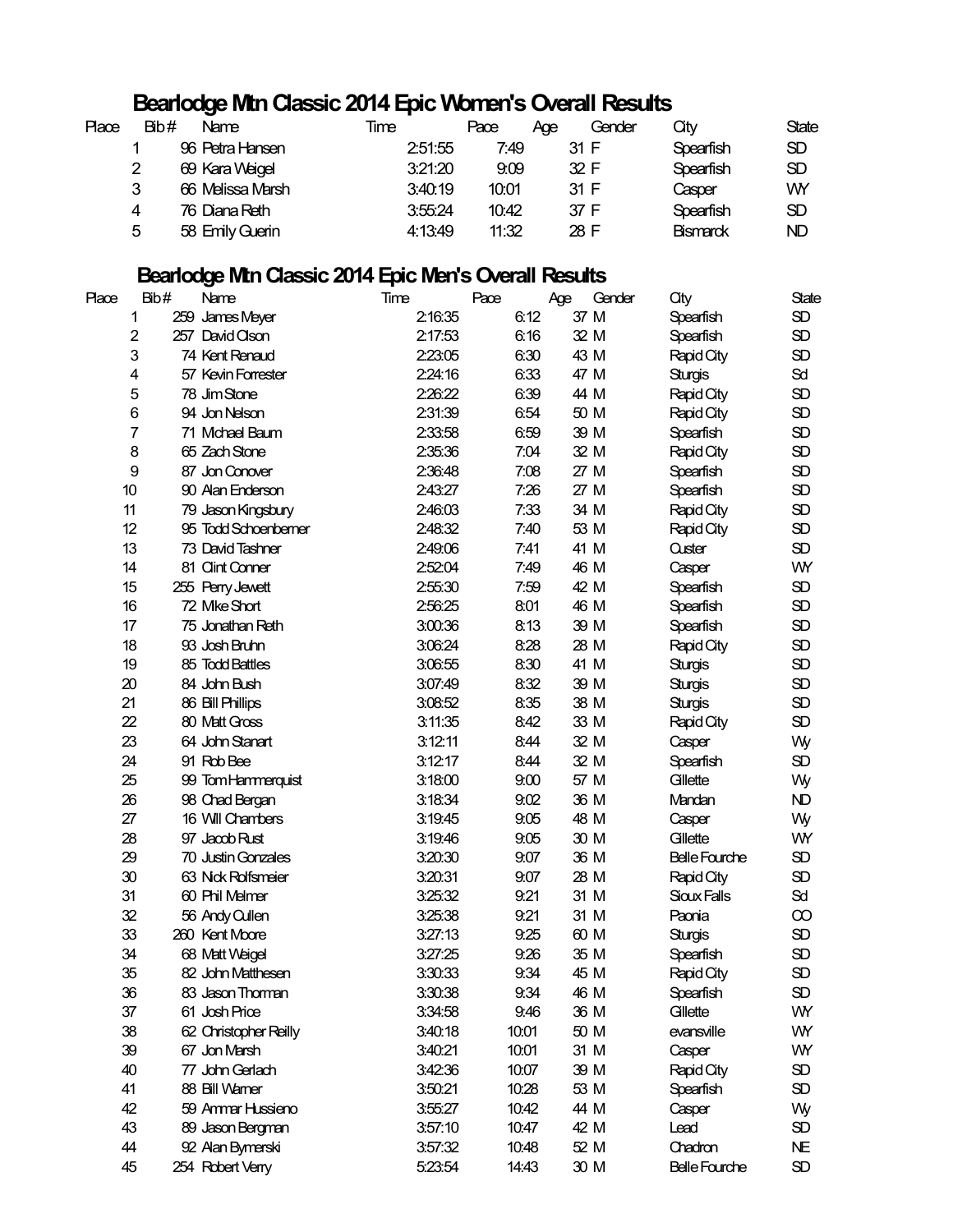# **Bearlodge Mtn Classic 2014 Challenge Overall Results**

### Division: Challenge

| Place<br>Bib#  | Name                        | Time    | Pace<br>Age | Gender | City                 | <b>State</b> |
|----------------|-----------------------------|---------|-------------|--------|----------------------|--------------|
| 1              | 144 Corey Mosset            | 1:35:19 | 6:49        | 35 M   | Spearfish            | SD           |
| $\overline{2}$ | 151 Boe Finkbeiner          | 1:56:03 | 8:17        | 30 M   | Gillette             | <b>WY</b>    |
| 3              | <b>152 Nicholas Massine</b> | 1:56:40 | 8:20        | 29 M   | Glenrock             | WY           |
| 4              | 164 David Petersen          | 1:58:10 | 8:26        | 39 M   | Gillette             | <b>WY</b>    |
| 5              | 215 Todd Seeley             | 2:00:24 | 8:36        | 46 M   | Sundance             | <b>WY</b>    |
| $6\,$          | 154 Kasey Garrand           | 2:05:18 | 8:57        | 24 M   | <b>Rapid City</b>    | <b>SD</b>    |
| 7              | 160 Patrick Britton         | 2:07:10 | 9:05        | 49 M   | Rapid City           | SD           |
| 8              | 161 Thaen Reeves            | 2:09:49 | 9:16        | 15M    | Moorcroft            | WY           |
| 9              | 135 Alicia Blevins          | 2:16:41 | 9:46        | 32F    | Casper               | Wy           |
| 10             | 136 Trish Dinkins           | 2:19:40 | 9:59        | 37F    | Hermosa              | SD           |
| 11             | 156 Trevor Peters           | 2:19:42 | 9:59        | 36 M   | <b>Sturgis</b>       | SD           |
| 12             | 165 Jake Rau                | 2:21:13 | 10:05       | 34 M   | Spearfish            | SD           |
| 13             | 134 Alyssa Biel             | 2:21:25 | 10:06       | 25F    | <b>Rapid City</b>    | SD           |
| 14             | 167 Beary Belkin            | 2:21:25 | 10:06       | 99 M   | Sundance             | WY           |
| 15             | 150 Jonas Weiss             | 2:21:38 | 10:07       | 49 M   | <b>Hot Springs</b>   | SD           |
| 16             | 153 Kai Gonzales            | 2:23:05 | 10:13       | 34 M   | <b>Belle Fourche</b> | SD           |
| 17             | 163 Rebecca Humbracht       | 2:23:06 | 10:13       | 22F    | Spearfish            | SD           |
| 18             | 166 Mike Heitland           | 2:25:32 | 10:24       | 42 M   | <b>Rapid City</b>    | SD           |
| 19             | 158 Byron Stutzman          | 2:34:31 | 11:02       | 55 M   | Sundance             | WY           |
| 20             | 137 John Fitzgerald         | 2:35:49 | 11:08       | 52 M   | <b>Hot Springs</b>   | SD           |
| 21             | 159 Heidi Stutzman          | 2:46:56 | 11:55       | 52F    | Sundance             | WY           |
| 22             | 139 Bryan Haivala           | 2:52:00 | 12:17       | 48 M   | Spearfish            | Sd           |
| 23             | 140 Kathy Haivala           | 2:52:03 | 12:17       | 48F    | Spearfish            | Sd           |
| 24             | 147 Heather Peters          | 2:53:59 | 12:26       | 35F    | <b>Sturgis</b>       | SD           |
| 25             | 157 April Bergan            | 2:59:17 | 12:48       | 35F    | Mandan               | <b>ND</b>    |
| 26             | 168 Matt Weigel             | 3:00:25 | 12:53       | 35 M   | Spearfish            | WY           |
| 27             | 155 Ben Person              | 3:03:24 | 13:06       | 14 M   | <b>Rapid City</b>    | Sd           |
| 28             | 146 Patrick Person          | 3:03:25 | 13:06       | 47 M   | Rapid City           | Sd           |
| 29             | 145 Charlie Overton         | 3:06:14 | 13:18       | 29F    | Casper               | wy           |
| 30             | 142 Lafawn Janis            | 3:07:13 | 13:22       | 34 F   | <b>Rapid City</b>    | SD           |
| 31             | 141 Danielle Love           | 3:07:49 | 13:25       | 36 F   | <b>Rapid City</b>    | SD           |
| 32             | 149 Geody VanDeWater        | 3:15:48 | 13:59       | 39 M   | <b>Sturgis</b>       | Sd           |
| 33             | 162 Amanda Shaykett         | 3:35:02 | 15:21       | 38 F   | Spearfish            | SD           |
| 34             | 148 Mark Rude               | 3:51:27 | 16:32       | 48 M   | <b>Rapid City</b>    | Sd           |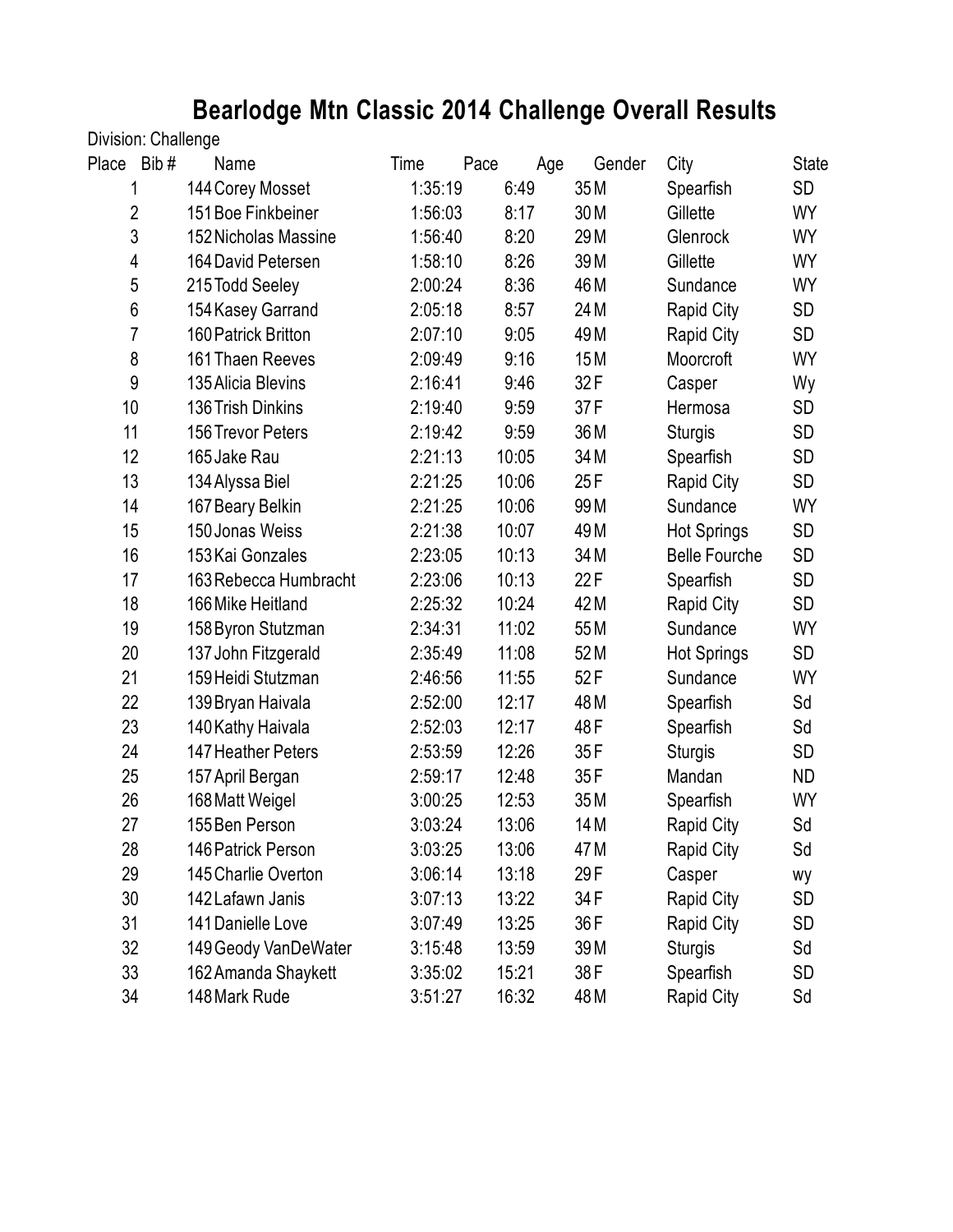#### Bearlodge Min Classic 2014 Challenge Age Ranking

| <b>Meris 11-14</b>  |                |     |                        |        |       |     |        |                     |           |
|---------------------|----------------|-----|------------------------|--------|-------|-----|--------|---------------------|-----------|
| Race                | Bb#            |     | Name                   | Time   | Pace  | Ąде | Gender | City                | State     |
|                     | 1              |     | 155 BenPerson          | 30324  | 1306  |     | 14 M   | <b>Rapid City</b>   | Sci       |
|                     |                |     |                        |        |       |     |        |                     |           |
| Marts 15-19         |                |     |                        |        |       |     |        |                     |           |
| Race                | Bb#            |     | Name                   | Time   | Pace  | Age | Gender | Оtу                 | State     |
|                     | 1              | 161 | <b>Then Reads</b>      | 20949  | 916   |     | 15 M   | Macrocoft           | VW.       |
|                     |                |     |                        |        |       |     |        |                     |           |
|                     |                |     |                        |        |       |     |        |                     |           |
| Merls20-29          |                |     |                        |        |       |     |        |                     |           |
| Race                | Bb#            |     | Name                   | Time   | Pace  | Age | Gender | City                | State     |
|                     | 1              |     | 152 Nordas Massine     | 1:5640 | 820   |     | 29 M   | Glenrack            | <b>VW</b> |
|                     | $\mathbf{2}$   | 154 | KaseyGarrand           | 20518  | 857   |     | 24 M   | <b>Rapid City</b>   | Œ         |
|                     |                |     |                        |        |       |     |        |                     |           |
| Merls3039           |                |     |                        |        |       |     |        |                     |           |
|                     | Bb#            |     |                        |        |       |     |        |                     |           |
| Race                |                |     | Name                   | Timee  | Pace  | Age | Gender | Оtу                 | State     |
|                     | 1              |     | 144 CoreyMosed         | 1:3519 | 649   |     | 35 M   | Speerfish           | Œ         |
|                     | 2              | 151 | <b>BoeFinkbarer</b>    | 1:5603 | 817   |     | 30 M   | Gilette             | WY        |
|                     | 3              |     | 164 David Retersen     | 1:5810 | 826   |     | 39 M   | Gilette             | WY        |
|                     | 4              | 156 | <b>Trevar Peters</b>   | 21942  | 959   |     | 36 M   | <b>Surgis</b>       | Œ         |
|                     | 5              |     | 165 Jake Rau           | 221:13 | 1005  |     | 34 M   | Speerfish           | Œ         |
|                     | 6              |     | 153 Kai Ganzales       | 22305  | 1013  |     | 34 M   | <b>BalleFourdre</b> | Œ         |
|                     | 7              | 168 | <b>Matt Veigel</b>     | 30025  | 1253  |     | 35 M   | Speerfish           | WY        |
|                     |                |     |                        |        |       |     |        |                     |           |
|                     | 8              | 149 | Geody Van Del Veter    | 31548  | 1359  |     | 39 M   | Slurgis             | Sd.       |
|                     |                |     |                        |        |       |     |        |                     |           |
| Merts4049           |                |     |                        |        |       |     |        |                     |           |
| Race                | Bb#            |     | Name                   | Time   | Pace  | Age | Gender | Оùу                 | State     |
|                     | 1              | 215 | <b>TaddSeeky</b>       | 20024  | 836   |     | 46 M   | Sundance            | WY        |
|                     | 2              | 160 | <b>Patrick Britton</b> | 207.10 | 905   |     | 49 M   | Rapid Oly           | D         |
|                     | 3              |     | 150 Jones Weiss        | 221:38 | 1007  |     | 49 M   | <b>Htt Springs</b>  | D         |
|                     |                |     |                        |        |       |     |        |                     |           |
|                     | 4              |     | 166 Mike Hetland       | 22532  | 1024  |     | 42 M   | <b>Rapid City</b>   | Œ         |
|                     | 5              | 139 | <b>Byan Haxda</b>      | 25200  | 1217  |     | 48 M   | Speerfish           | 5d        |
|                     | 6              |     | 146 Patrick Person     | 30325  | 1306  |     | 47 M   | <b>Rapid City</b>   | 5d        |
|                     | $\overline{7}$ |     | 148 MarkRube           | 351:27 | 1632  |     | 48 M   | <b>Rapid City</b>   | Sd        |
|                     |                |     |                        |        |       |     |        |                     |           |
| Meris5059           |                |     |                        |        |       |     |        |                     |           |
| Race                | Bb#            |     | Name                   | Time   | Pace  | Age | Gender | Оtу                 | State     |
|                     | 1              |     |                        | 23431  | 11:02 |     | 55 M   | Sundance            | <b>VW</b> |
|                     |                | 158 | <b>Byron Stuberan</b>  |        |       |     |        |                     |           |
|                     | 2              |     | 137 John Fitzgarald    | 23549  | 11:08 |     | 52 M   | <b>Htt Springs</b>  | Œ.        |
|                     |                |     |                        |        |       |     |        |                     |           |
| Merls60andQer       |                |     |                        |        |       |     |        |                     |           |
| Race                | Bb#            |     | Name                   | Timee  | Pace  | Age | Gender | Оtу                 | State     |
|                     | 1              | 167 | <b>BeayBelkin</b>      | 221:25 | 1006  |     | 99 M   | Sundance            | VW.       |
|                     |                |     |                        |        |       |     |        |                     |           |
| Volumerts 2029      |                |     |                        |        |       |     |        |                     |           |
|                     |                |     |                        |        |       |     |        |                     |           |
| Race                | Bb#            |     | Name                   | Time   | Pace  | Age | Gender | City                | State     |
|                     | 1              |     | 134 Alyssa Ble         | 221:25 | 1006  |     | 25 F   | <b>Rapid City</b>   | SD.       |
|                     | $\mathbf{2}$   |     | 163 Rebeccal-Unbracht  | 22306  | 1013  |     | 22 F   | Speerfish           | Œ         |
|                     | З              |     | 145 CharlieQuation     | 30614  | 1318  |     | 29 F   | Casper              | wy        |
|                     |                |     |                        |        |       |     |        |                     |           |
| Volumerlis 30-39    |                |     |                        |        |       |     |        |                     |           |
|                     |                |     |                        |        |       |     |        |                     |           |
| Race                | Bb#            |     | Name                   | Timee  | Pace  | Age | Gender | <b>City</b>         | State     |
|                     | 1              |     | 135 Alicia Blevins     | 21641  | 946   |     | 32 F   | Casper              | ۷ý        |
|                     | $\mathbf 2$    |     | 136 TrishDinkins       | 21940  | 959   |     | 37 F   | Hermosa             | Œ         |
|                     | 3              |     | 147 Heather Peters     | 25359  | 1226  |     | 35 F   | <b>Surgs</b>        | Œ         |
|                     | 4              |     | 157 April Bergen       | 25917  | 1248  |     | 35 F   | Mandan              | ND.       |
|                     | 5              |     | 142 LafavnJanis        | 307.13 | 1322  |     | 34 F   | <b>Rapid City</b>   | SD.       |
|                     | 6              |     | 141 DarielleLove       | 30749  | 1325  |     | 36 F   | <b>Rapid City</b>   | Œ         |
|                     | $\overline{7}$ |     |                        |        |       |     | 38 F   |                     | Œ         |
|                     |                |     | 162 Amanda Shaykett    | 33502  | 1521  |     |        | Speerfish           |           |
|                     |                |     |                        |        |       |     |        |                     |           |
| <b>Vonerls40419</b> |                |     |                        |        |       |     |        |                     |           |
| Race                | Bb#            |     | Name                   | Time   | Pace  | Ąде | Gender | City                | State     |
|                     | 1              |     | 140 Kathy Havela       | 25203  | 1217  |     | 48 F   | Speerfish           | Scol      |
|                     |                |     |                        |        |       |     |        |                     |           |
| Volumerls: 50-59    |                |     |                        |        |       |     |        |                     |           |
| Race                | Bb#            |     | Name                   | Time   | Pace  | Age | Gender | Оtу                 | State     |
|                     | 1              |     |                        |        |       |     | 52 F   |                     |           |
|                     |                |     | 159 Haid Stutzman      | 24656  | 11:55 |     |        | Surdance            | VW.       |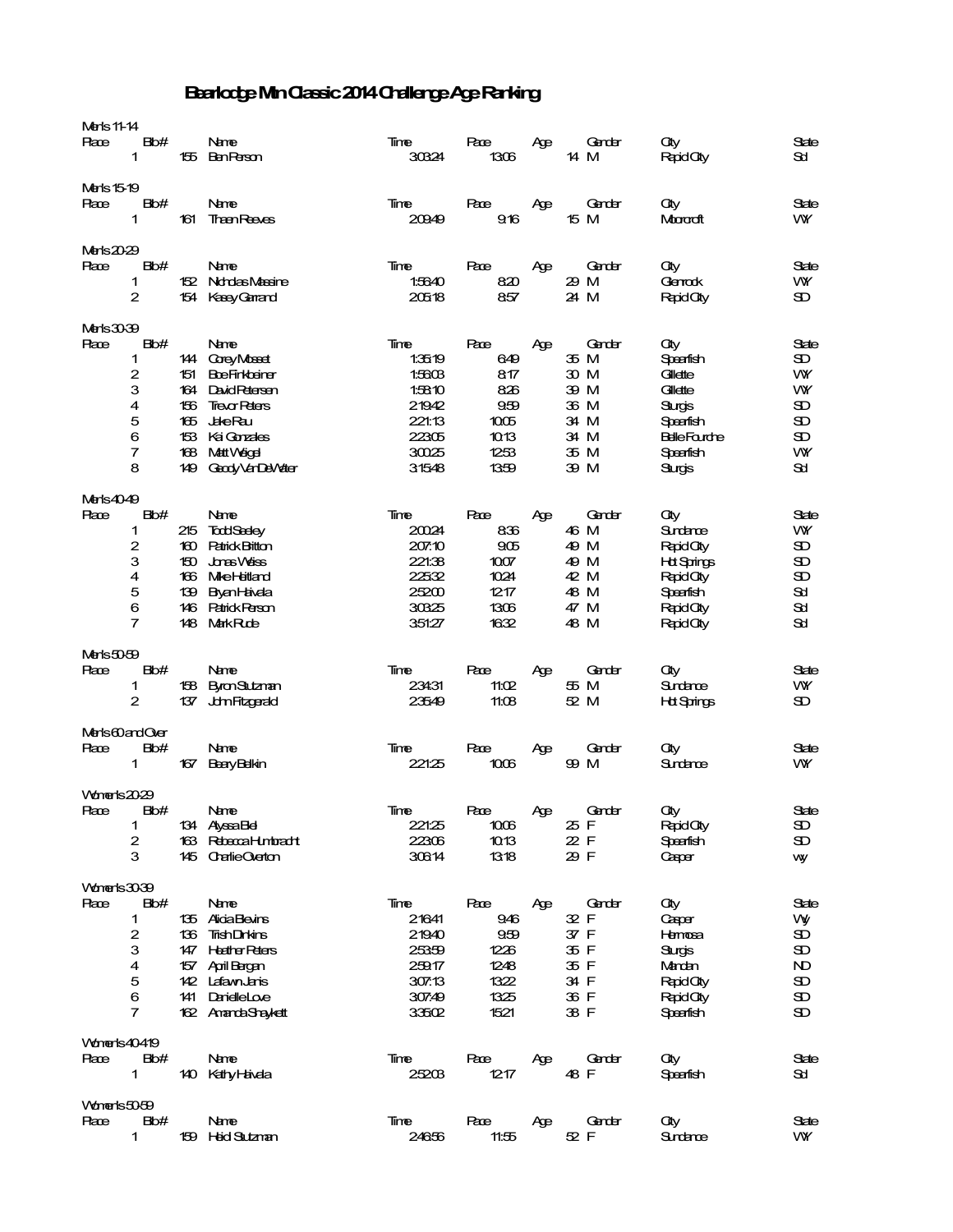# **Bearlodge Mtn Classic 2014 Challenge Overall Men's Results**

| Place          | Bib# | Name                 | Time    | Pace  | Age             | Gender<br>City       | <b>State</b> |
|----------------|------|----------------------|---------|-------|-----------------|----------------------|--------------|
| 1              |      | 144 Corey Mosset     | 1:35:19 | 6:49  | 35 M            | Spearfish            | <b>SD</b>    |
| $\overline{2}$ |      | 151 Boe Finkbeiner   | 1:56:03 | 8:17  | 30 M            | Gillette             | <b>WY</b>    |
| 3              |      | 152 Nicholas Massine | 1:56:40 | 8:20  | 29 M            | Glenrock             | <b>WY</b>    |
| 4              |      | 164 David Petersen   | 1:58:10 | 8:26  | 39 M            | Gillette             | WY           |
| 5              |      | 215 Todd Seeley      | 2:00:24 | 8:36  | 46 M            | Sundance             | <b>WY</b>    |
| 6              |      | 154 Kasey Garrand    | 2:05:18 | 8:57  | 24 M            | <b>Rapid City</b>    | <b>SD</b>    |
| 7              |      | 160 Patrick Britton  | 2:07:10 | 9:05  | 49 <sub>M</sub> | <b>Rapid City</b>    | SD           |
| 8              |      | 161 Thaen Reeves     | 2:09:49 | 9:16  | 15 <sub>M</sub> | Moorcroft            | WY           |
| 9              |      | 156 Trevor Peters    | 2:19:42 | 9:59  | 36 M            | <b>Sturgis</b>       | <b>SD</b>    |
| 10             |      | 165 Jake Rau         | 2:21:13 | 10:05 | 34 M            | Spearfish            | <b>SD</b>    |
| 11             |      | 167 Beary Belkin     | 2:21:25 | 10:06 | 99 M            | Sundance             | WY           |
| 12             |      | 150 Jonas Weiss      | 2:21:38 | 10:07 | 49 M            | <b>Hot Springs</b>   | <b>SD</b>    |
| 13             |      | 153 Kai Gonzales     | 2:23:05 | 10:13 | 34 M            | <b>Belle Fourche</b> | <b>SD</b>    |
| 14             |      | 166 Mike Heitland    | 2:25:32 | 10:24 | 42 M            | <b>Rapid City</b>    | <b>SD</b>    |
| 15             |      | 158 Byron Stutzman   | 2:34:31 | 11:02 | 55 M            | Sundance             | WY           |
| 16             |      | 137 John Fitzgerald  | 2:35:49 | 11:08 | 52 M            | <b>Hot Springs</b>   | <b>SD</b>    |
| 17             |      | 139 Bryan Haivala    | 2:52:00 | 12:17 | 48 M            | Spearfish            | Sd           |
| 18             |      | 168 Matt Weigel      | 3:00:25 | 12:53 | 35 M            | Spearfish            | WY           |
| 19             |      | 155 Ben Person       | 3:03:24 | 13:06 | 14 M            | Rapid City           | Sd           |
| 20             |      | 146 Patrick Person   | 3:03:25 | 13:06 | 47 M            | <b>Rapid City</b>    | Sd           |
| 21             |      | 149 Geody VanDeWater | 3:15:48 | 13:59 | 39 M            | <b>Sturgis</b>       | Sd           |
| 22             |      | 148 Mark Rude        | 3:51:27 | 16:32 | 48 M            | <b>Rapid City</b>    | Sd           |

# **Bearlodge Mtn Classic 2014 Challenge Overall Women's Re**

|                 | Place Bib# Name      | Time    | Pace  | Gender<br>Age | City           | <b>State</b> |
|-----------------|----------------------|---------|-------|---------------|----------------|--------------|
|                 | 135Alicia Blevins    | 2:16:41 | 9:46  | 32F           | Casper         | Wy           |
| 2               | 136Trish Dinkins     | 2:19:40 | 9:59  | 37F           | Hermosa        | <b>SD</b>    |
| 3               | 134Alyssa Biel       | 2:21:25 | 10:06 | 25F           | Rapid City     | <b>SD</b>    |
| 4               | 163Rebecca Humbracht | 2:23:06 | 10:13 | 22F           | Spearfish      | <b>SD</b>    |
| 5               | 159Heidi Stutzman    | 2:46:56 | 11:55 | 52F           | Sundance       | WY           |
| 6               | 140Kathy Haivala     | 2:52:03 | 12:17 | 48F           | Spearfish      | Sd           |
| 7               | 147Heather Peters    | 2:53:59 | 12:26 | 35F           | <b>Sturgis</b> | <b>SD</b>    |
| 8               | 157April Bergan      | 2:59:17 | 12:48 | 35F           | Mandan         | <b>ND</b>    |
| 9               | 145Charlie Overton   | 3:06:14 | 13:18 | 29F           | Casper         | Wy           |
| 10 <sup>°</sup> | 142Lafawn Janis      | 3:07:13 | 13:22 | 34F           | Rapid City     | <b>SD</b>    |
| 11              | 141Danielle Love     | 3:07:49 | 13:25 | 36F           | Rapid City     | <b>SD</b>    |
| 12              | 162Amanda Shaykett   | 3:35:02 | 15:21 | 38F           | Spearfish      | <b>SD</b>    |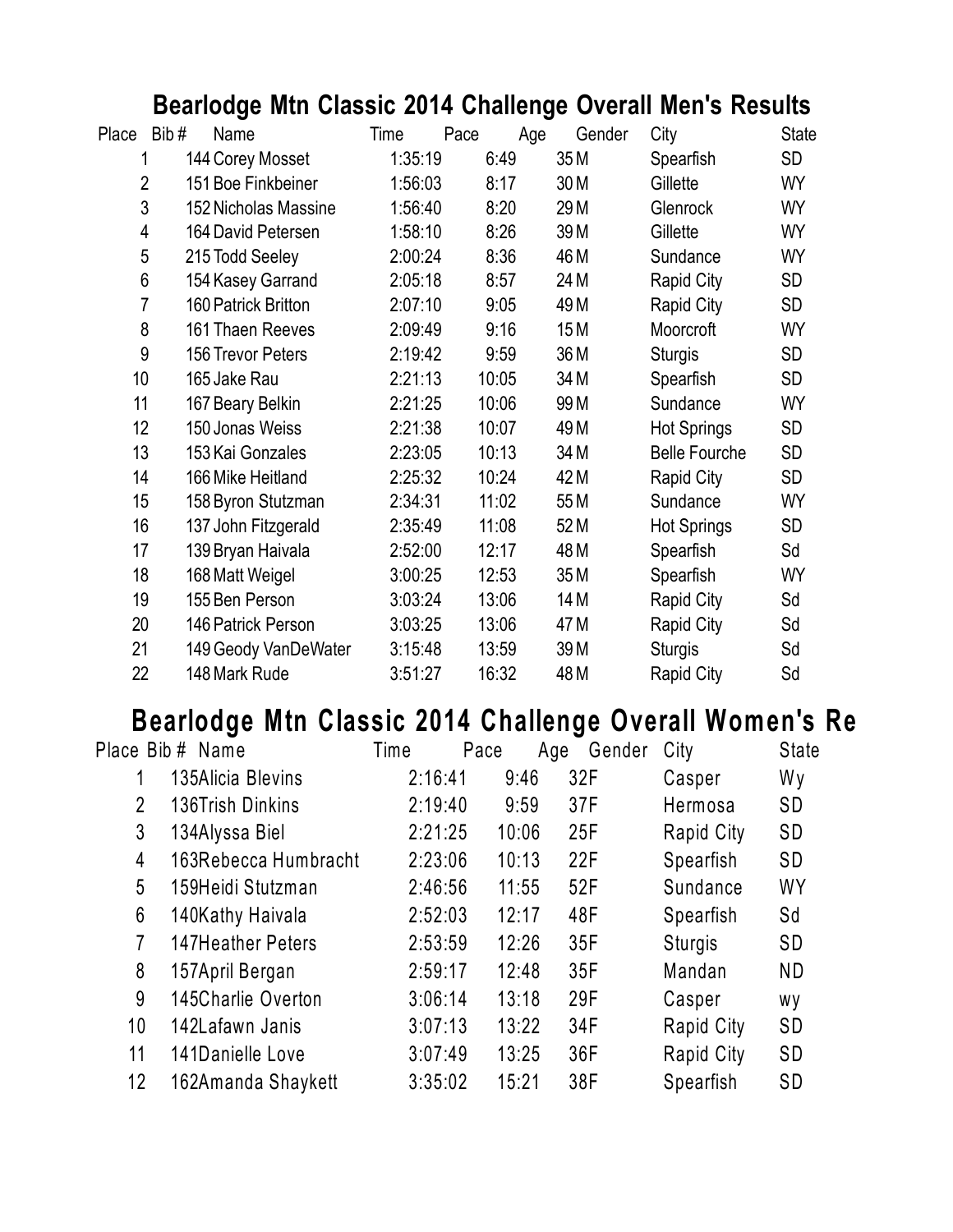|                | Bear Lodge Classic 2014 Cub Bears Divison |                       |         |       |                  |        |                |              |
|----------------|-------------------------------------------|-----------------------|---------|-------|------------------|--------|----------------|--------------|
|                | Division: Cub                             |                       |         |       |                  |        |                |              |
| <b>Place</b>   | Bib#                                      | Name                  | Time    | Pace  | Age              | Gender | City           | <b>State</b> |
| 1              | 211                                       | <b>Kain Peters</b>    | 1:20:51 | 10:06 | $\overline{9}$   | M      | <b>Sturgis</b> | <b>SD</b>    |
| 2              | 210                                       | <b>Beau Peters</b>    | 1:20:53 | 10:06 | $\delta$         | M      | <b>Sturgis</b> | <b>SD</b>    |
| 3              | 206                                       | <b>Dillon Craig</b>   | 1:27:29 | 10:56 | 14               | M      | Spearfish      | <b>SD</b>    |
| 4              | 205                                       | Dawson Craig          | 1:33:08 | 11:38 | 14               | M      | Spearfish      | <b>SD</b>    |
| 5              | 216                                       | John Hansen           | 1:53:29 | 14:11 | $\boldsymbol{8}$ | M      | Spearfish      | <b>SD</b>    |
| 16             | 207                                       | Drason Craig          | 2:04:37 | 15:34 | 10               | M      | Spearfish      | <b>SD</b>    |
| $\overline{7}$ | 212                                       | <b>Caeden Reeves</b>  | 2:04:40 | 15:35 | 12               | M      | Moorcroft      | WY           |
| 8              | 208                                       | <b>Novali Dinkins</b> | 2:31:39 | 18:57 | $\overline{8}$   | F      | Hermosa        | Sd           |
| 9              | 203                                       | Danner Craig          | 2:41:23 | 20:10 | $\delta$         | M      | Spearfish      | <b>SD</b>    |
| 10             | 213                                       | <b>Alex Vizuet</b>    | 2:41:56 | 20:14 | $\sqrt{8}$       | M      | Sundance       | WY           |